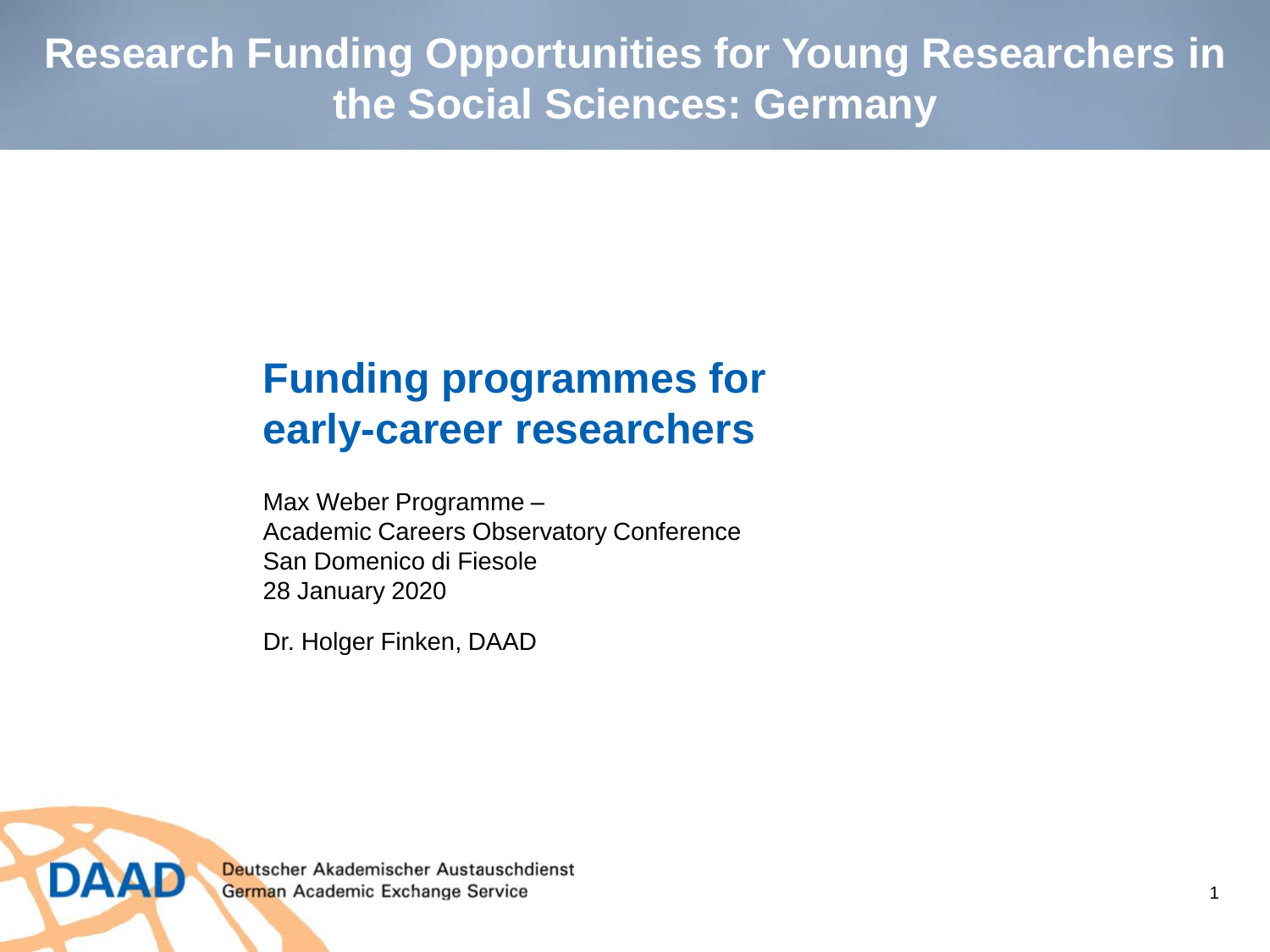## **Funding for Young Researchers (Postdocs) in Germany**



# *PRIME Research Fellowships Feodor Lynen Programme*



```
IEG
Positions in DFG-sponsored
```
*Research Projects Walter Benjamin Programme*

Deutscher Akademischer Austauschdienst German Academic Exchange Service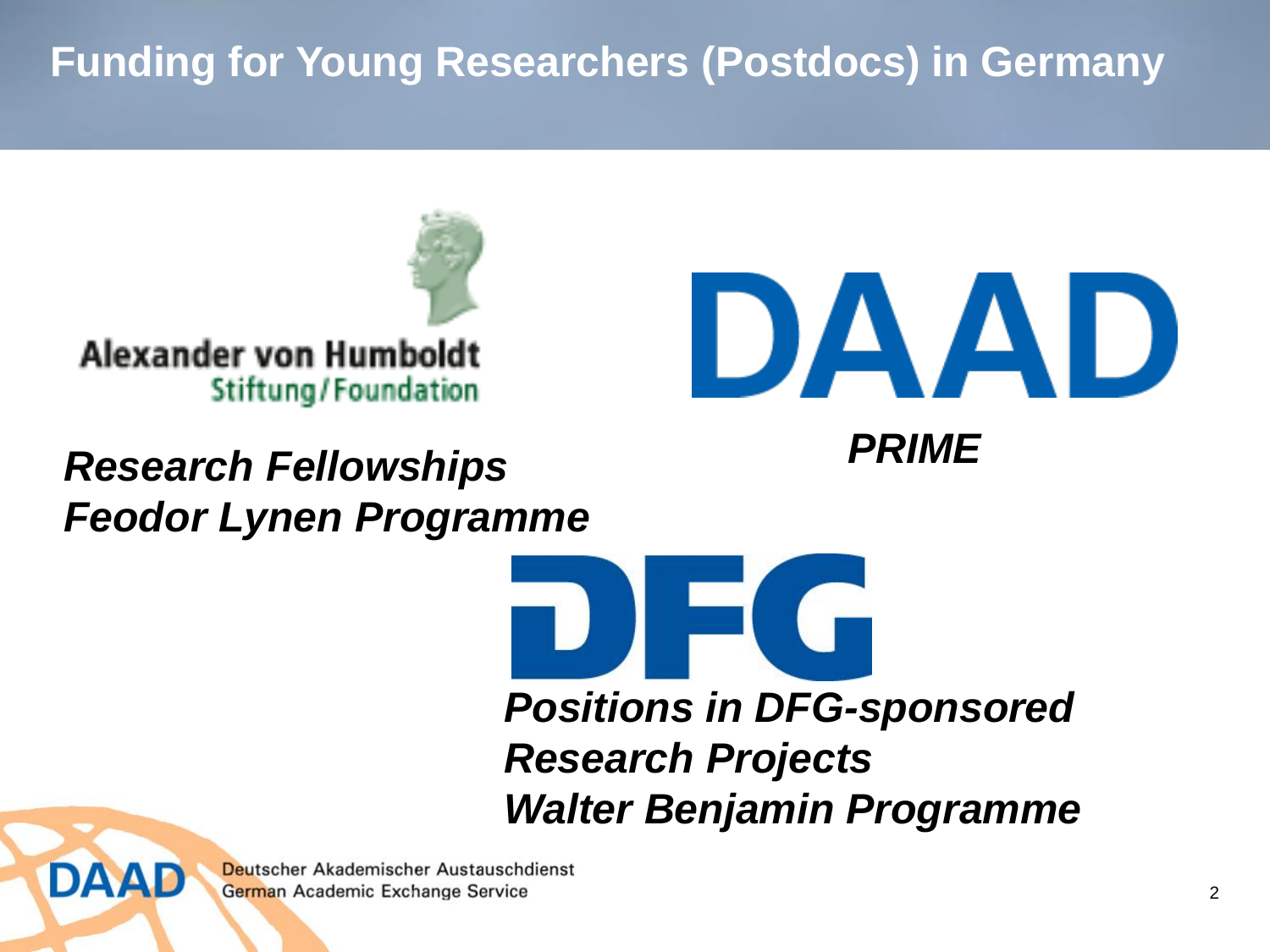## **PRIME – Postdoctoral Researchers International Mobility Experience,** *since 2014*





This project received funding from the European Union's Seventh Framework Programme for research, technological development and demonstration under grant agreement no 605728

- **Programme initiated in 2014** (with FP7/Marie Curie/COFUND)
- **Funding of postdoctoral outgoing mobility based on employment/position instead of stipend**
- **Combination** of outgoing and incoming phase: 12+6

18-months work contract at German university

Research stay abroad (12 months) Return phase (6 months)



Deutscher Akademischer Austauschdienst German Academic Exchange Service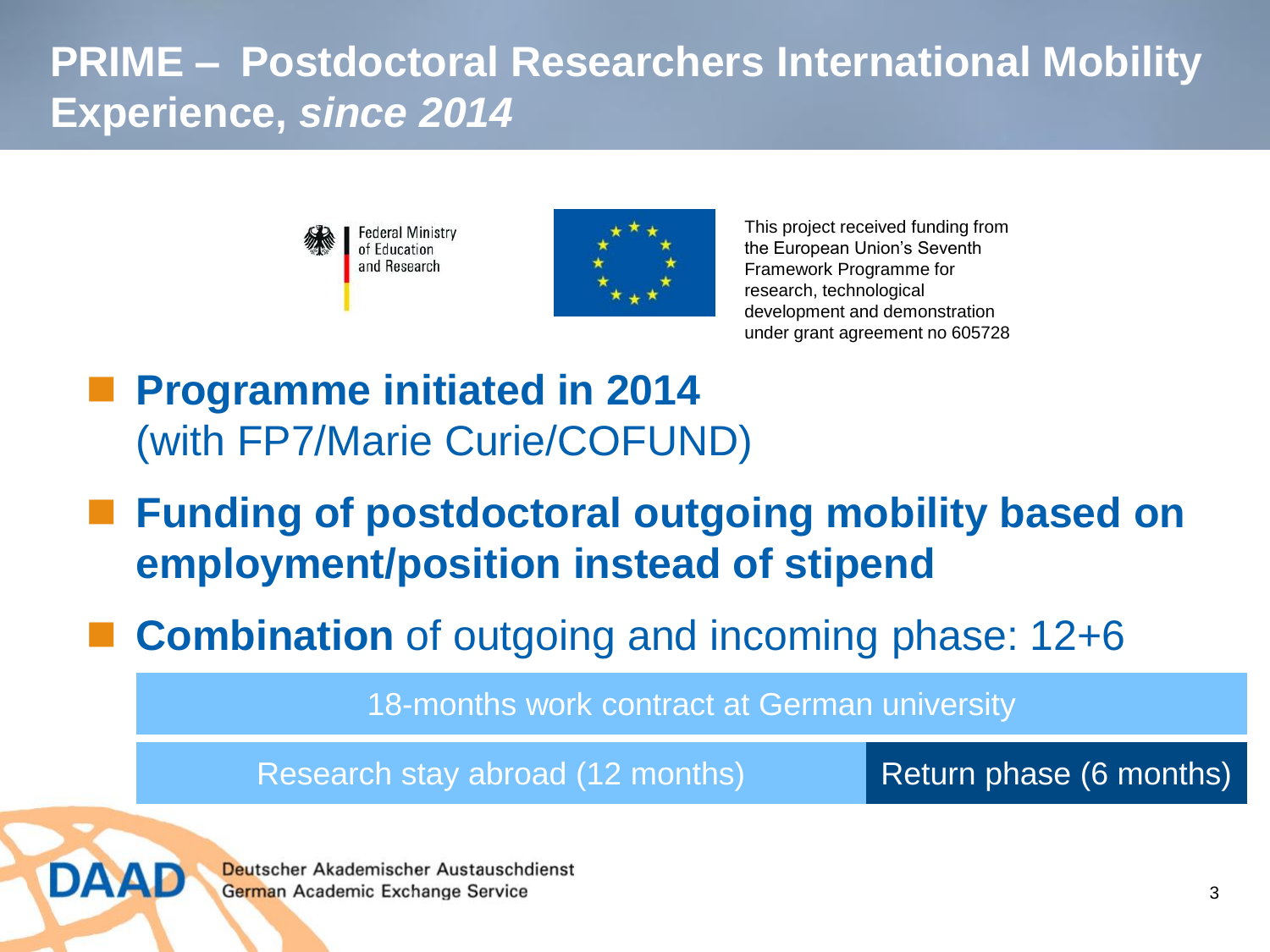#### **PRIME – Overview**

## **Funding conditions:**

- $\triangleright$  All nationalities (independent of country of residence)
- $\triangleright$  All subject areas

DAAD

- No age restrictions
- All destinations (compliance with "mobility rule")\* \*restrictions for applicants from non-EU and non-associated countries apply

# **Funding administered by employing German university**

- $\triangleright$  Salary (with social security benefits)
- Expatriate allowance (depends on destination and salary)
- Direct DAAD component: Travel allowance

Deutscher Akademischer Austauschdienst German Academic Exchange Service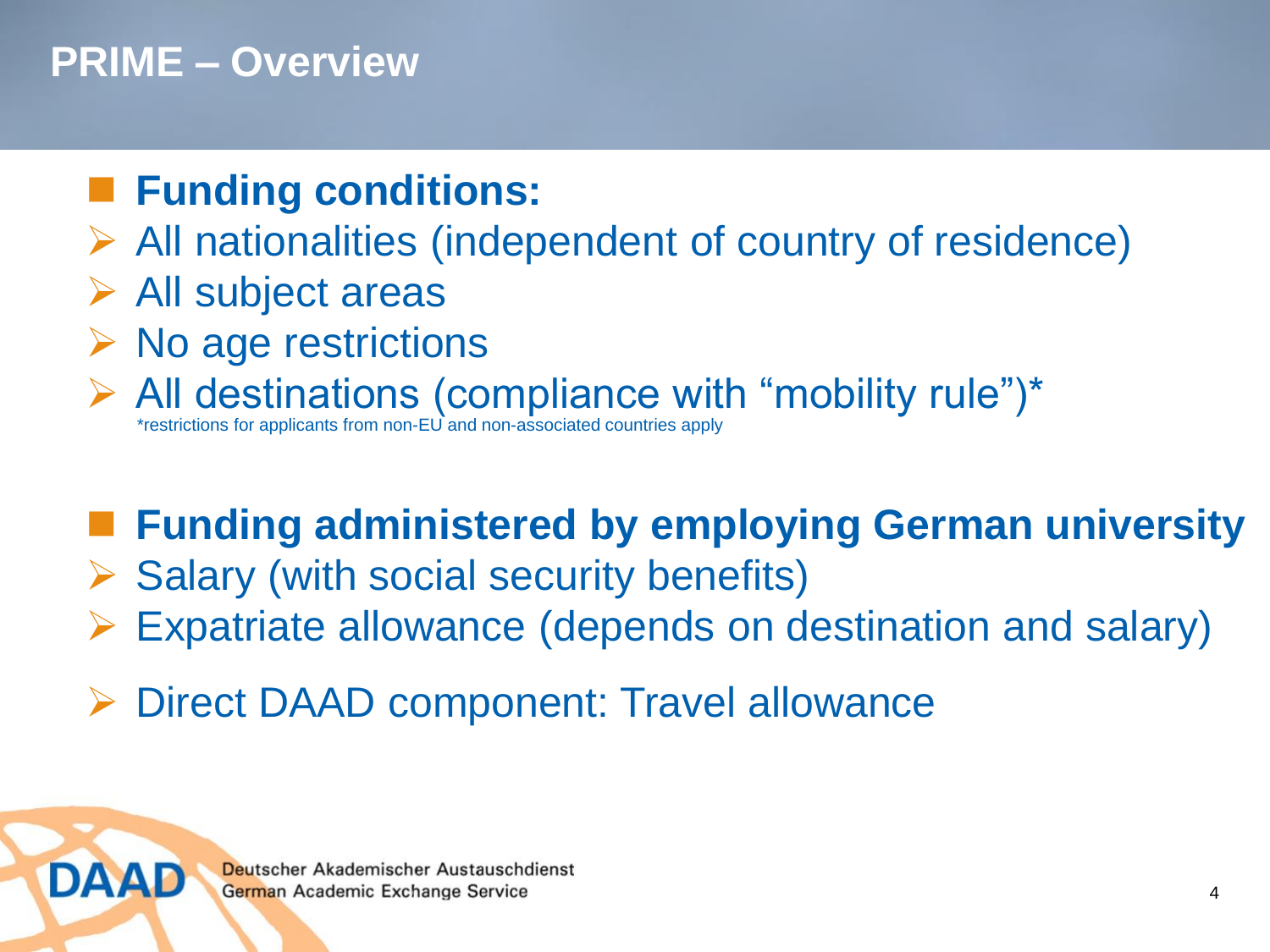#### **PRIME – Funding data per fellow**

#### **Average employer costs:**

- per fellowship (18 months): € 125k 130k
- **►** per fellowship-month in Germany:  $€ 6k$
- $\rho$  per fellowship-month abroad: € 7.5k



#### $\Omega$ 1,000 2,000 3,000 4,000 5,000 6,000 7,000 8,000

- **Salary Expatriate Allowance**
- while in Germany (net salary only): € 2.3k
- while abroad (net salary + tax-free expatriate allowance):  $€ 4k$   $\in$  3.7k -  $€ 4.2k$  ]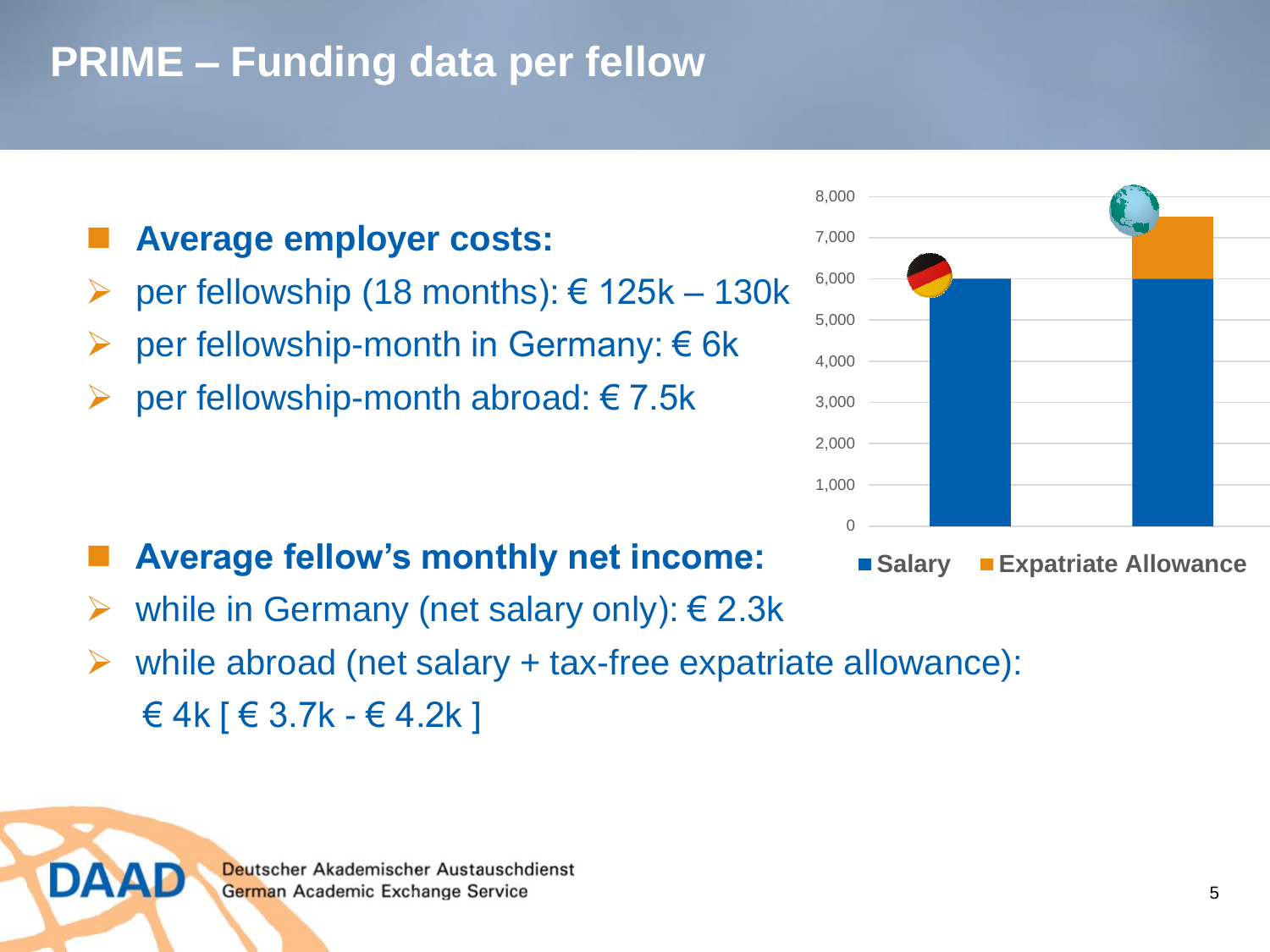## **PRIME – Employment**

### **Employment/Social security:**

- ▶ Employment in Germany; also during mobility phase abroad ("Entsendung")
- $\triangleright$  Social-security coverage throughout entire fellowship duration
- **► Pension scheme entitlements**
- $\triangleright$  Possibility of parental leave, part-time work
- As employed researchers: Fellows on equal footing with other scientists at German host institute

#### **Re-integration**

DAAD

re-integration phase as mandatory part of the programme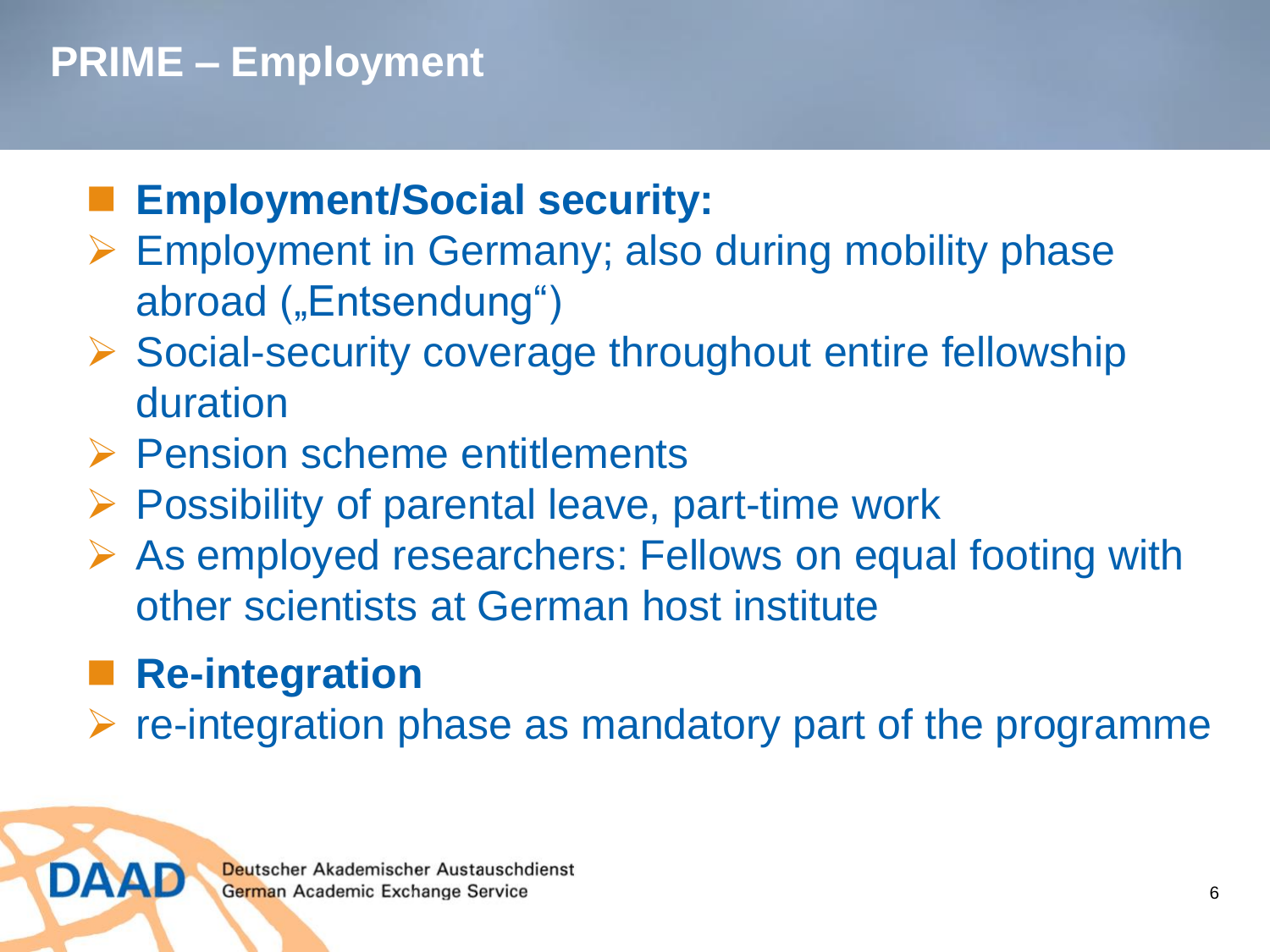*"Offering a proper work contract and social insurance really sets the PRIME programme apart. It is a constant frustration in postdoctoral life to be denied work contracts and social insurance, and one that creates considerable resentment towards the funding system and the university in general, as ultimately it abusively takes advantage of people's enthusiasm for their work. The system of scholarships should be replaced by one based on proper work contracts with social insurance as much as at all possible. The DAAD's initiative really has to be most highly recommended."*

Comment from PRIME fellow, Feedback Survey, 2018

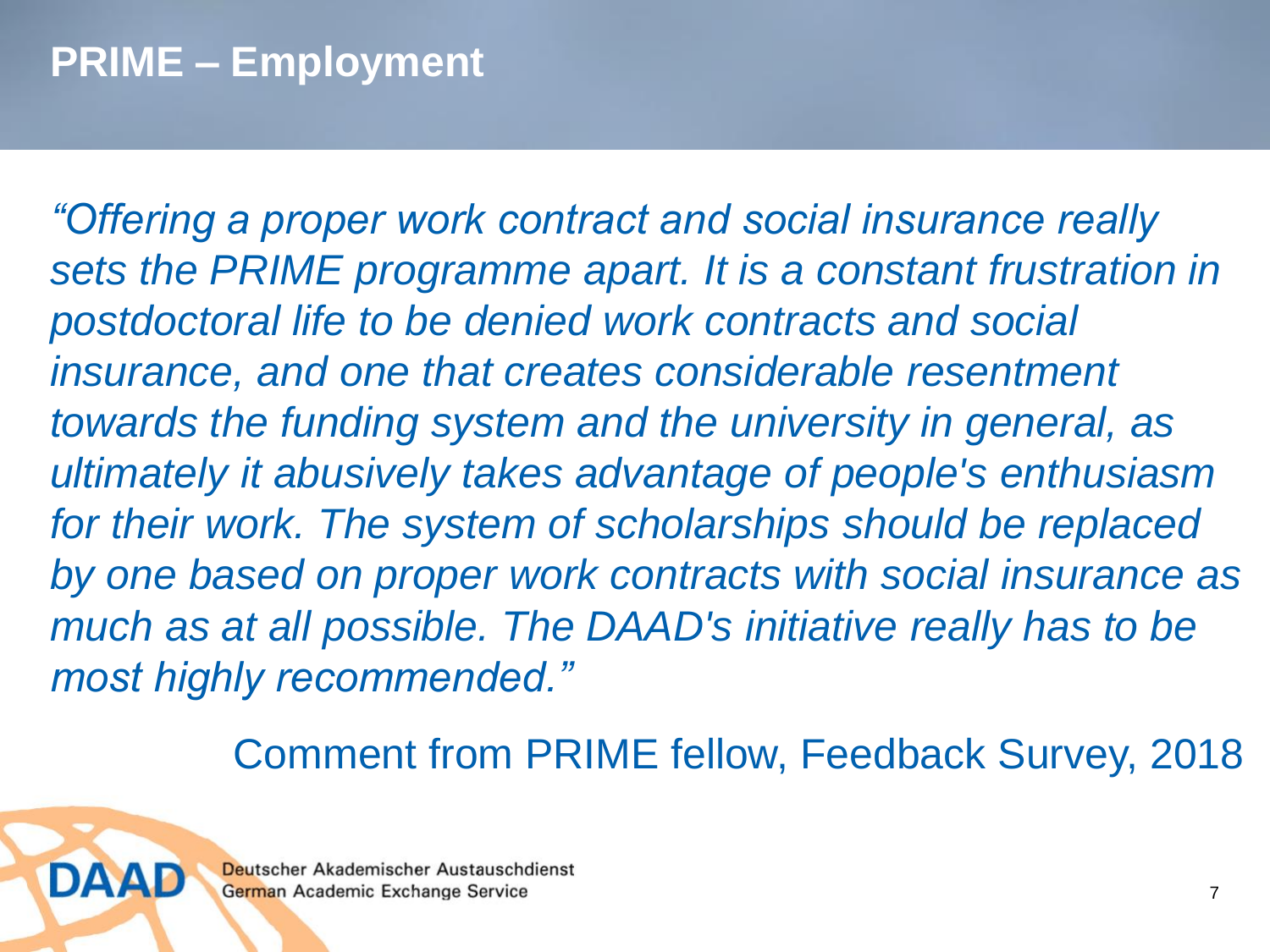- **Academic qualification** (grades, study duration, letters of recommendation etc.)
- **Publications** (number, quality/impact, first authorships)
- **Project** (scientific quality, realistic planning, feasibility)
- **Suitability of host institutions**
- **Other achievements:**

DAAD

- $\triangleright$  extra-curricular activities, social commitment;
- $\triangleright$  international mobility; interdisciplinary or intersectoral experience
- personal circumstances: e.g. unavoidable delays in academic development due to child care

Deutscher Akademischer Austauschdienst German Academic Exchange Service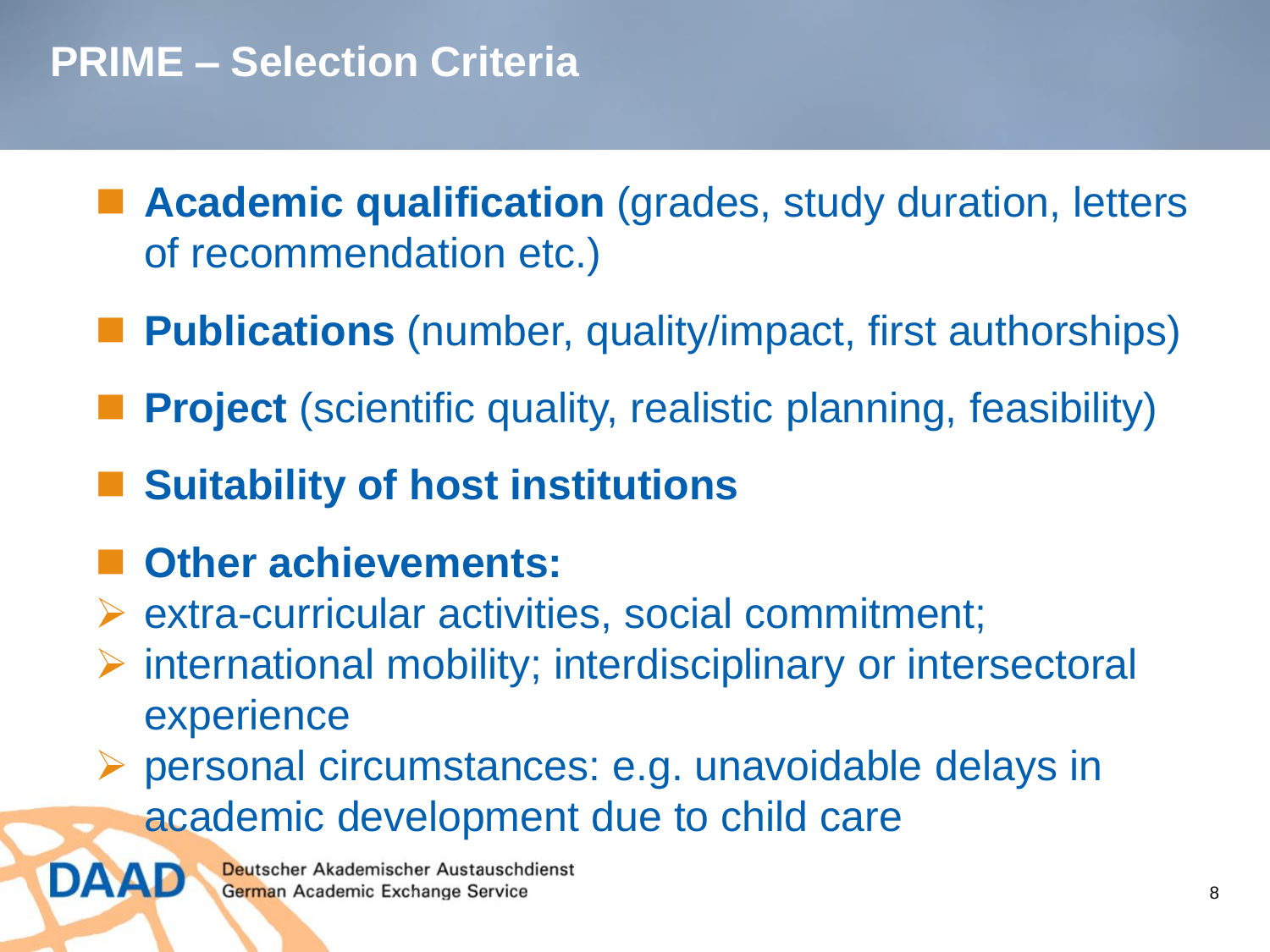#### **PRIME – Selection process**

#### **Reviews by external experts** usually 2 or more

- $\geq$  2017: 294 applications, success rate  $\sim$  9 %
- $\geq$  2018/19: 246 applications, success rate  $\sim$  11 %
- $\geq$  2019/20: 225 applications, success rate  $\sim$  12 14 %

#### **Selection Committee Meeting**

~30 professors (national/international)

#### **Communication of results**

- **► approval or rejection letters**
- anonymized reviewers' comments provided

DAAL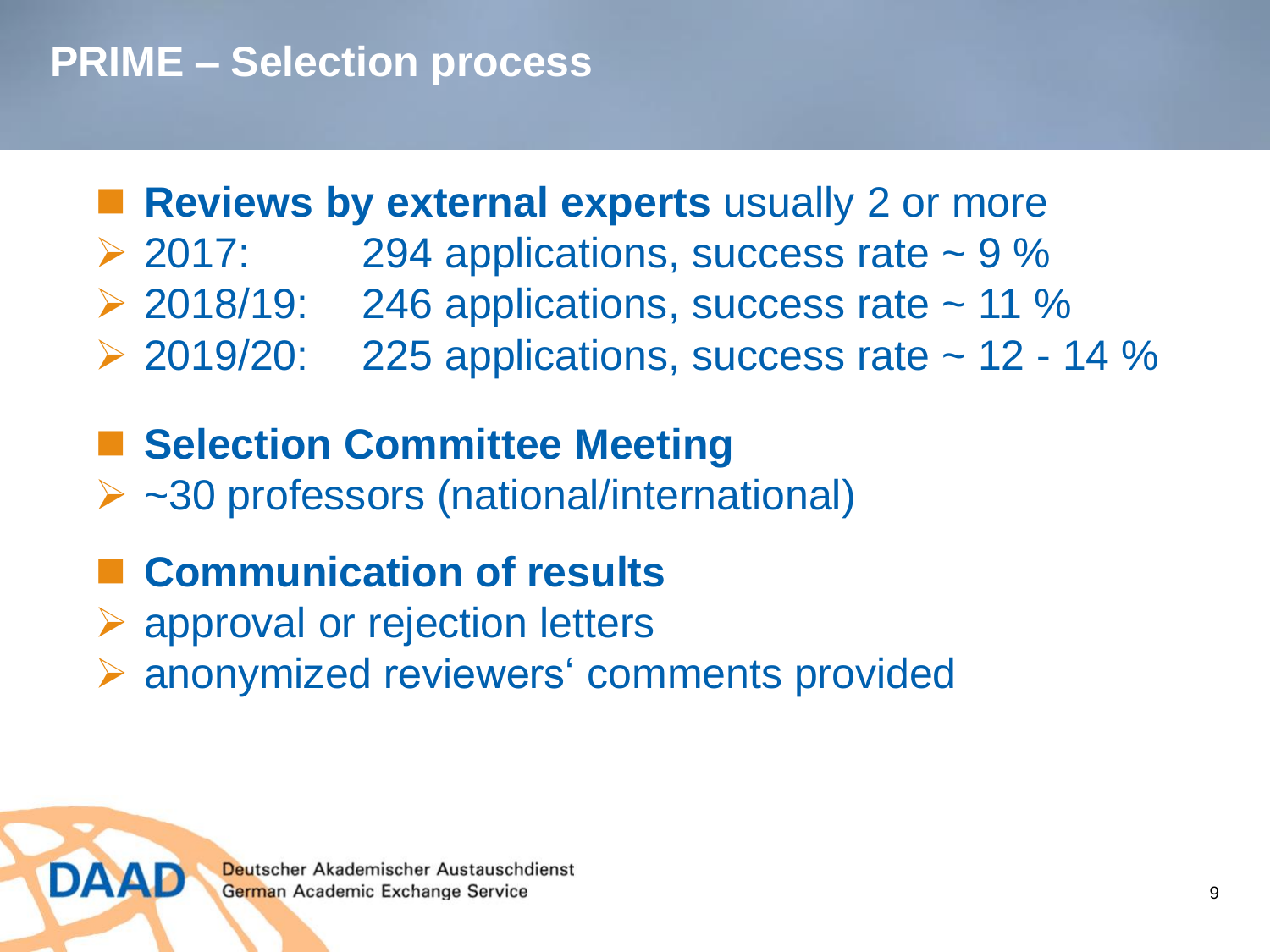#### **PRIME – Fellows by subject area 2014 – 2018/19**

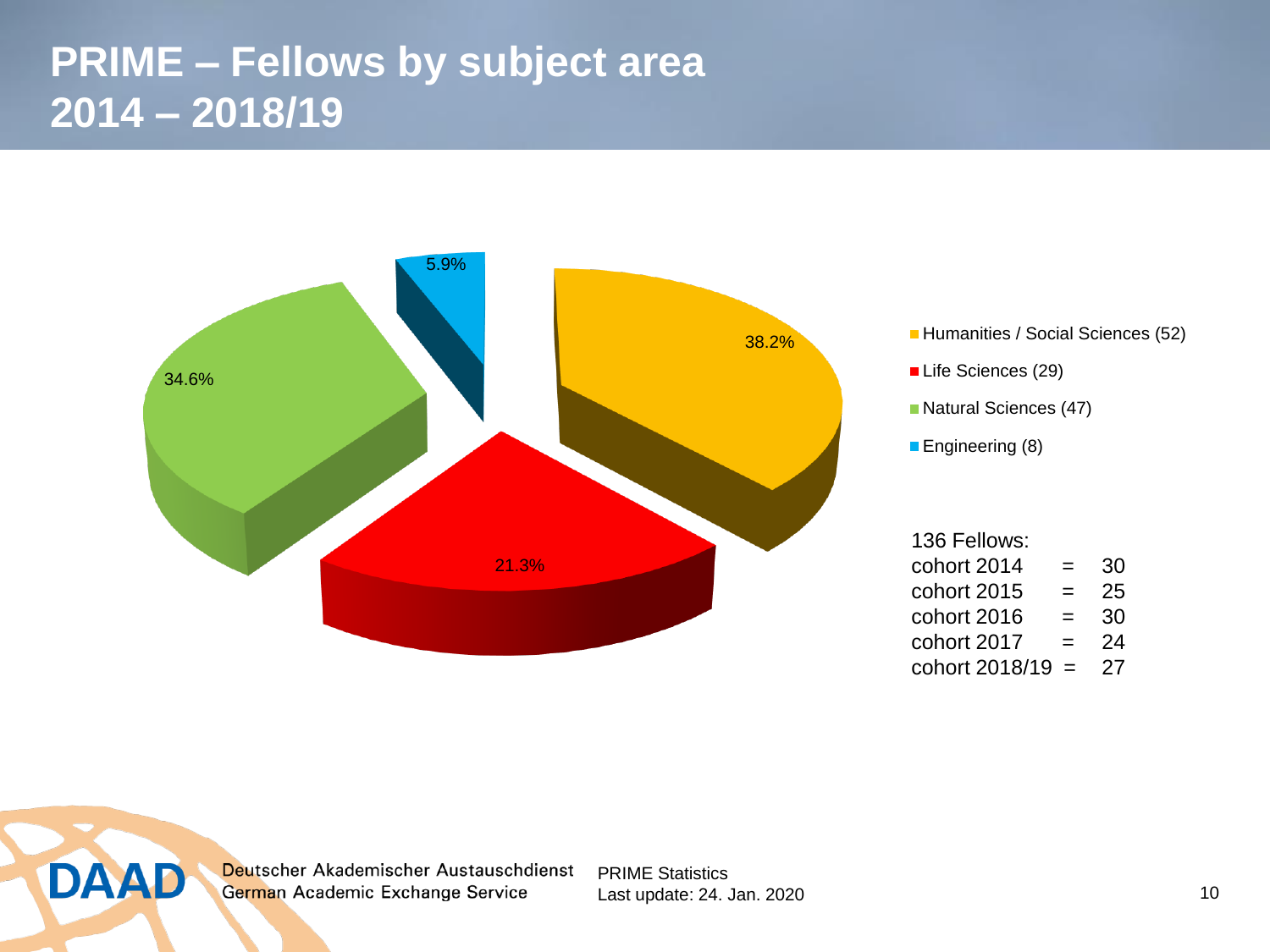## **PRIME – Fellows by nationality 2014 – 2018/19**

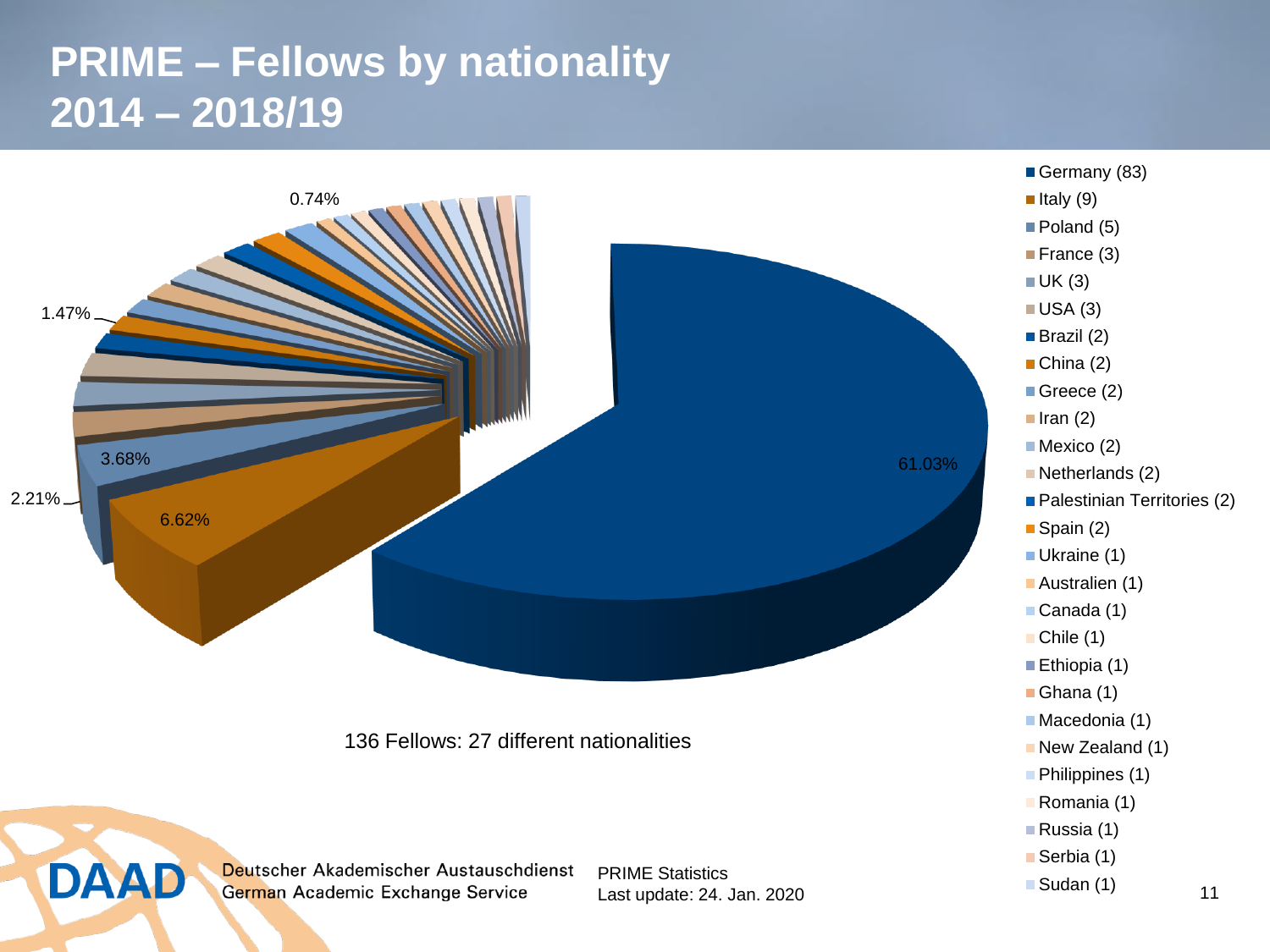## **PRIME – Fellows by country of destination 2014 – 2018/19**

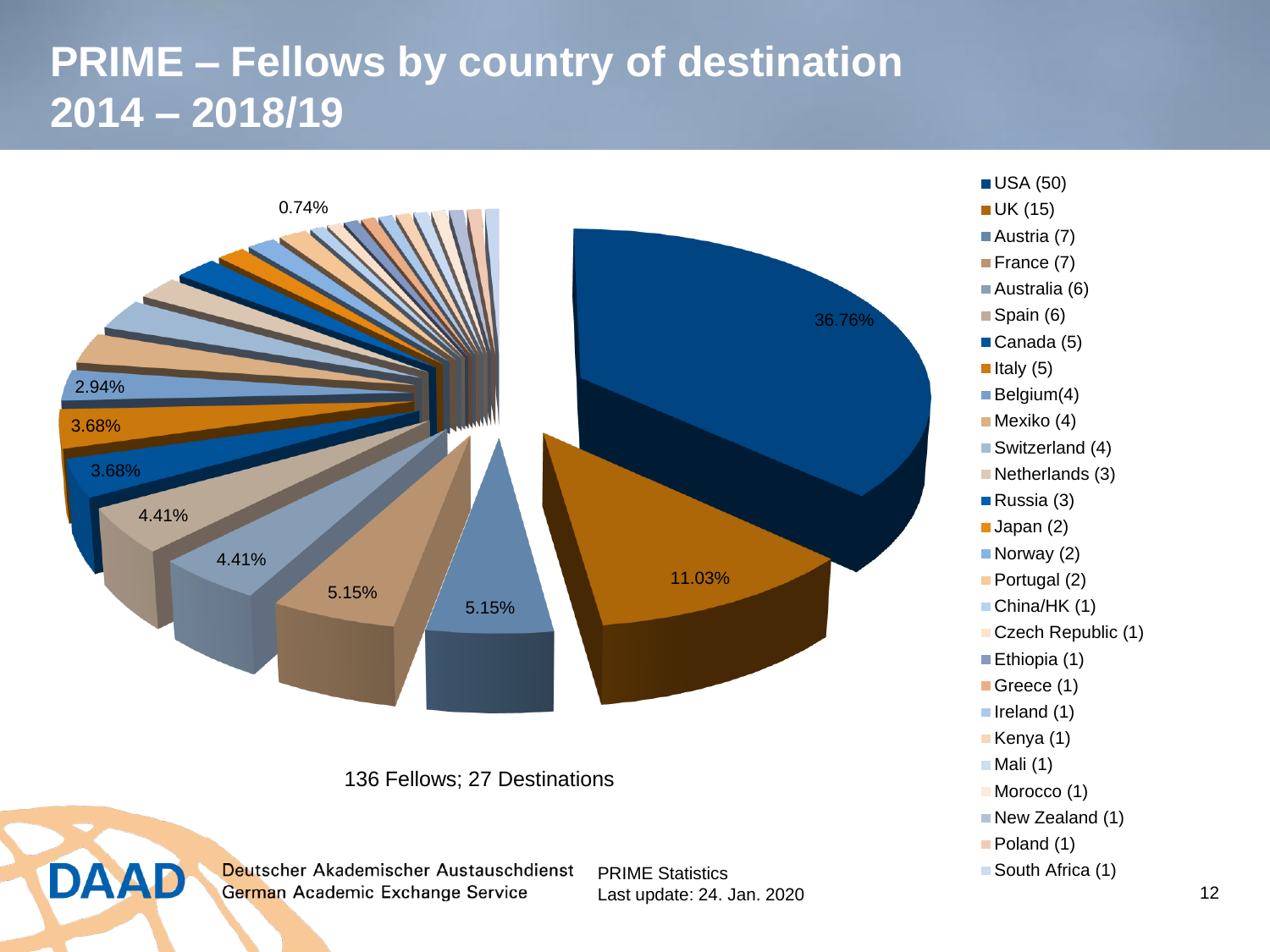## **PRIME – 2020 Call**

DAAD

# **2020/21 application/selection cycle**

- Call for applications: 1 May 2020
- Application deadline: 28 August 2020
- Formal eligibility check: September 2020
- External Review Process: Oct-Dec 2020
- ▶ Selection committee meeting: February 2021
- **▶ Information Seminar for new fellows: March 2021**
- Earliest fellowship starting date: 1 May 2021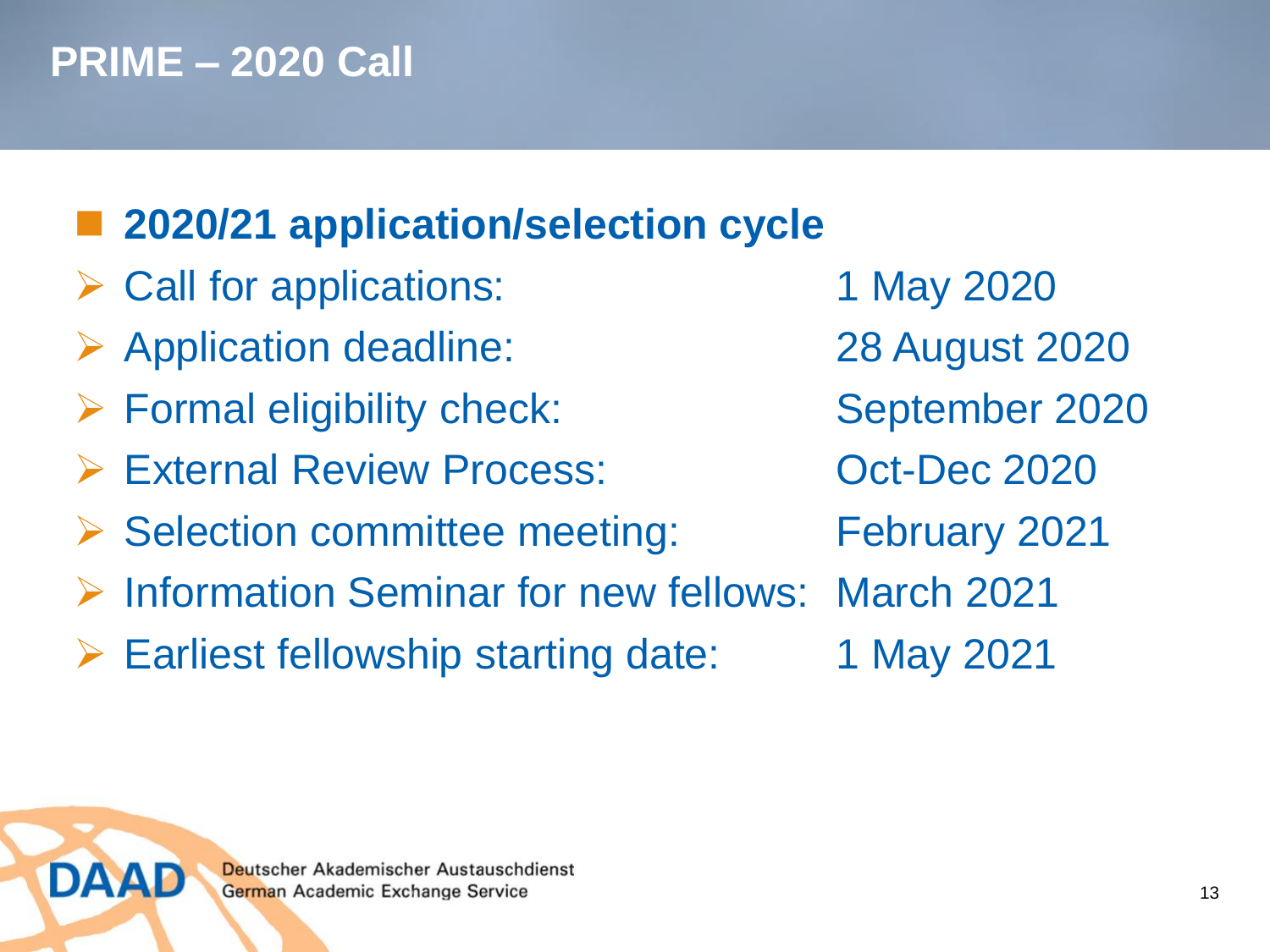#### **Standard Incomer Programme: DAAD Research Grants**

#### **Objective:**

**Promote research projects within the context of doctoral programmes at home university .OR.** 

**Support entire doctoral projects in Germany**

- **Short-term grants (non-extendable)**
- $\geq 1$ -6 months

DAAD

- **One-year grants (non-extendable)**
- usually 7-10 months

 **Long-term grants to obtain a PhD in Germany** usually max. 3 years, up to 4 years in exceptional cases

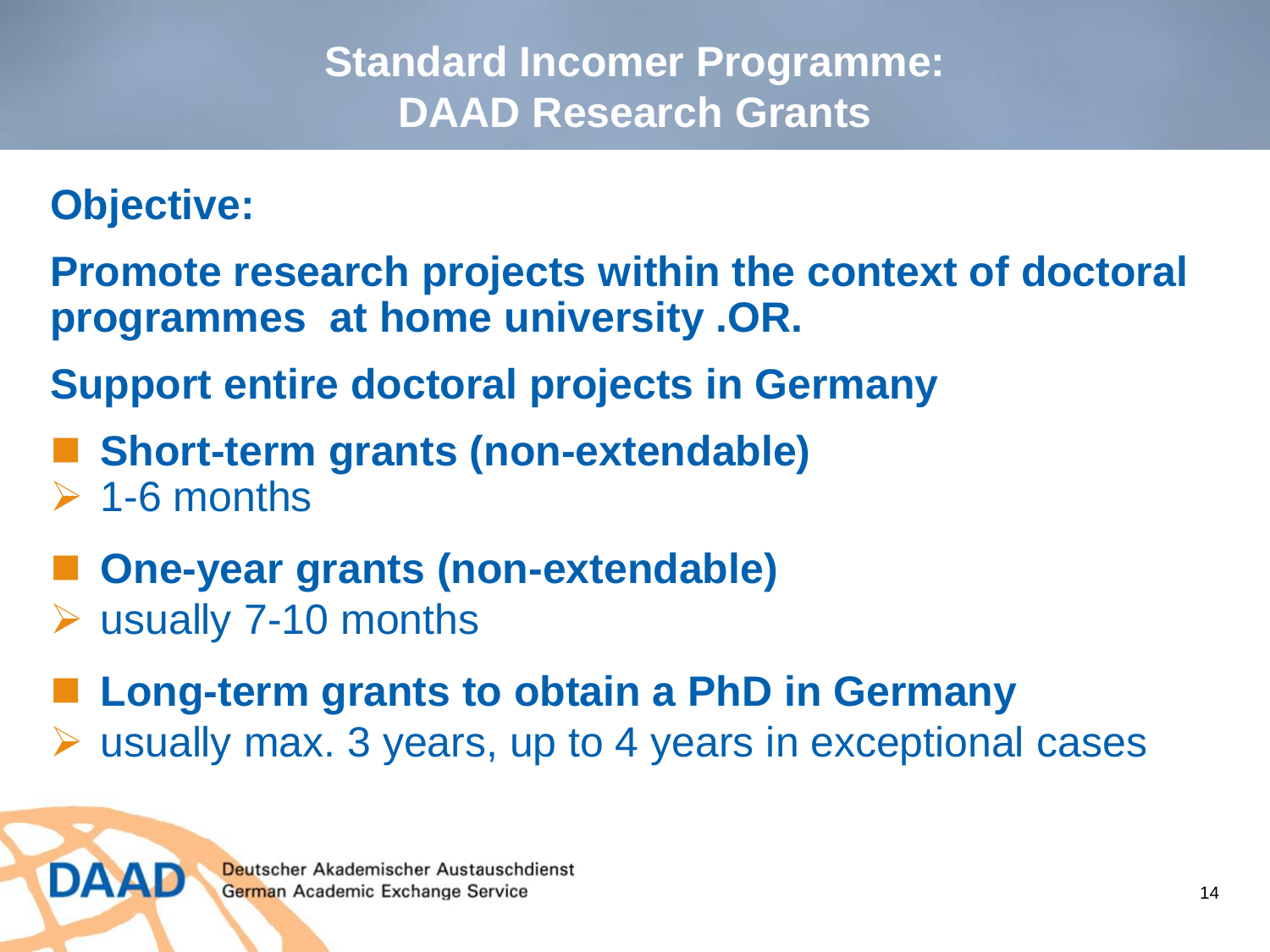

# **Research Fellowships: Application Requirements and Benefits**

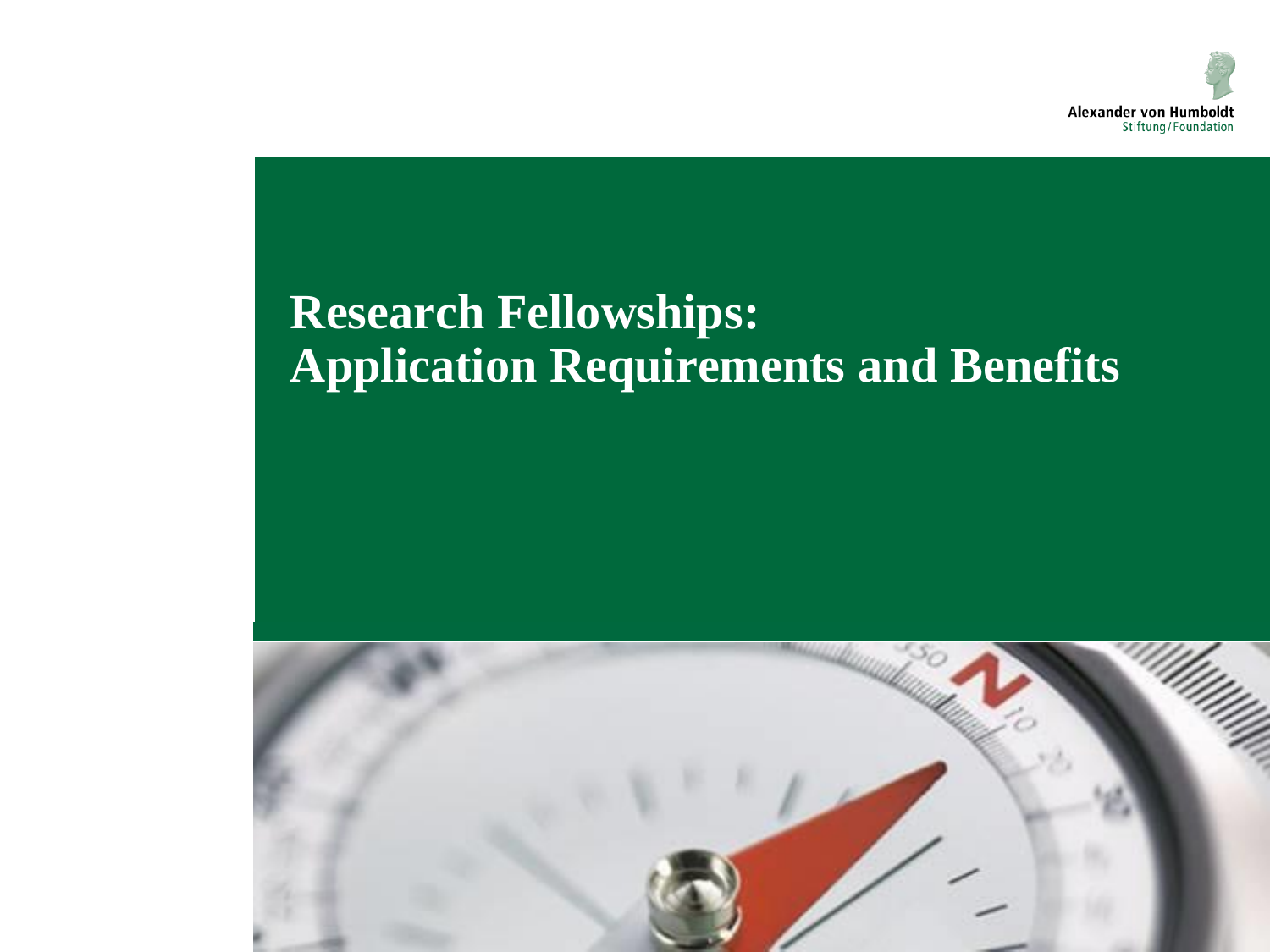#### **Research fellowships for research stays in Germany**



**Postdoctoral Researchers**

|                                   | <b>Programme structure</b>                                                   | <b>Application requirements</b>                                                                                |
|-----------------------------------|------------------------------------------------------------------------------|----------------------------------------------------------------------------------------------------------------|
| <b>Duration of</b><br>sponsorship | $\bullet$ 6 to 24 months                                                     | • above average doctorate<br>academic publications                                                             |
| <b>Application</b><br>period      | • applications at any time,<br>doctorates completed less<br>than 4 years ago | agreement by academic<br>host<br>• independent research<br>proposal<br>• knowledge of German<br>and/or English |
| <b>Fellowship</b><br>amount       | • $\epsilon$ 2,670 per month<br>(plus additional benefits)                   |                                                                                                                |

**Alexander von Humboldt** Stiftung/Foundation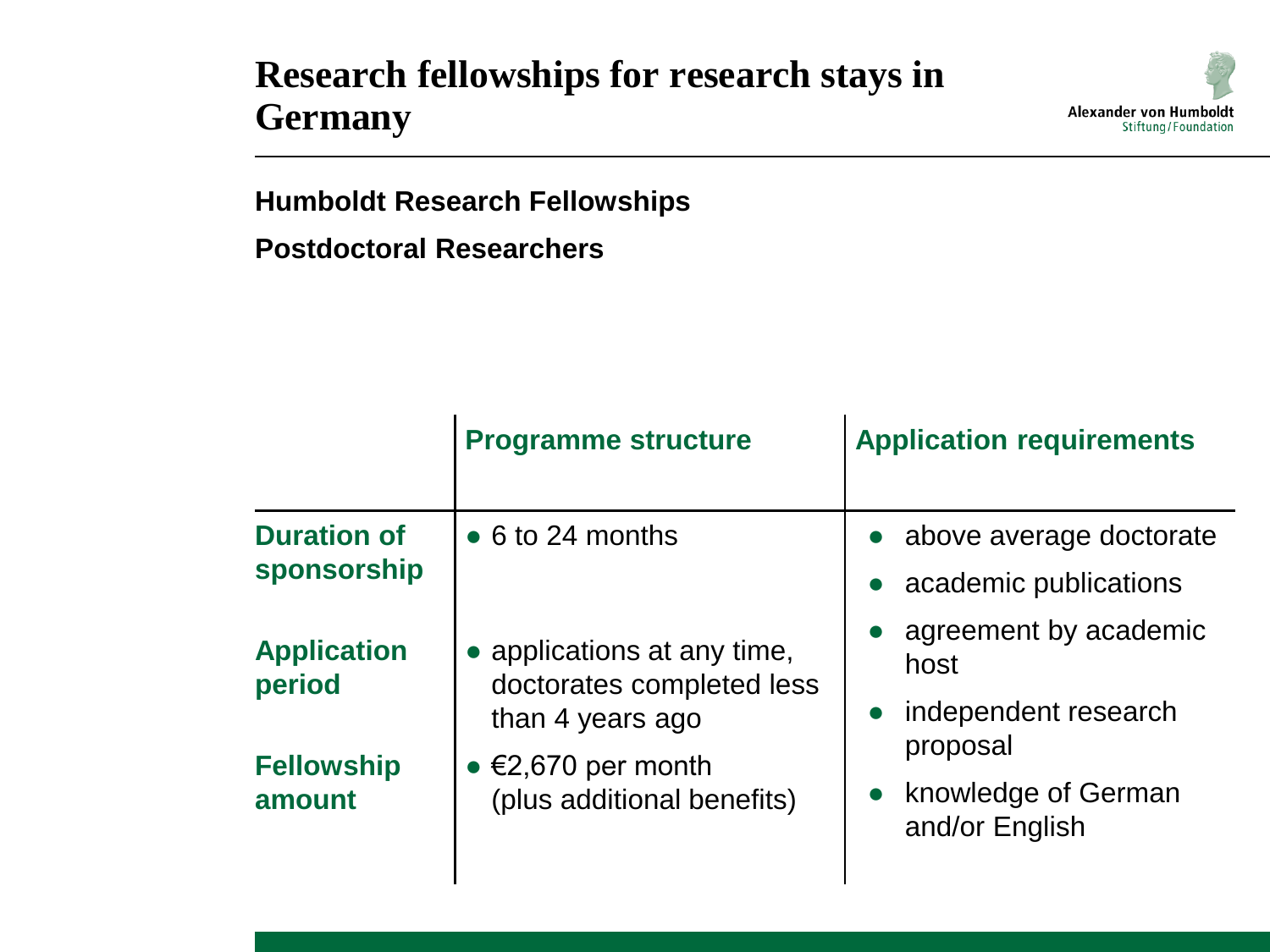

#### **through the Humboldt Foundation's Network Online**

- Network Online can be used to locate Humboldtians' host institutes
- searches can be filtered by subject area, location or keyword www.humboldt-foundation.de/web/netzwerk-recherche.html

#### **on the EURAXESS Germany website**

www.euraxess.de/germany/information-assistance/finding-academic-host

#### **with the help of information portal GERiT – German Research Institutions from DFG, DAAD and HRK**

- contains more than 25,000 institutes at German universities and nonuniversity research institutions
- allows searches based on geographical, field-related and structural criteria www.gerit.org/en/

#### **ask colleagues at your institute who have contacts in Germany (possibly Humboldtians)**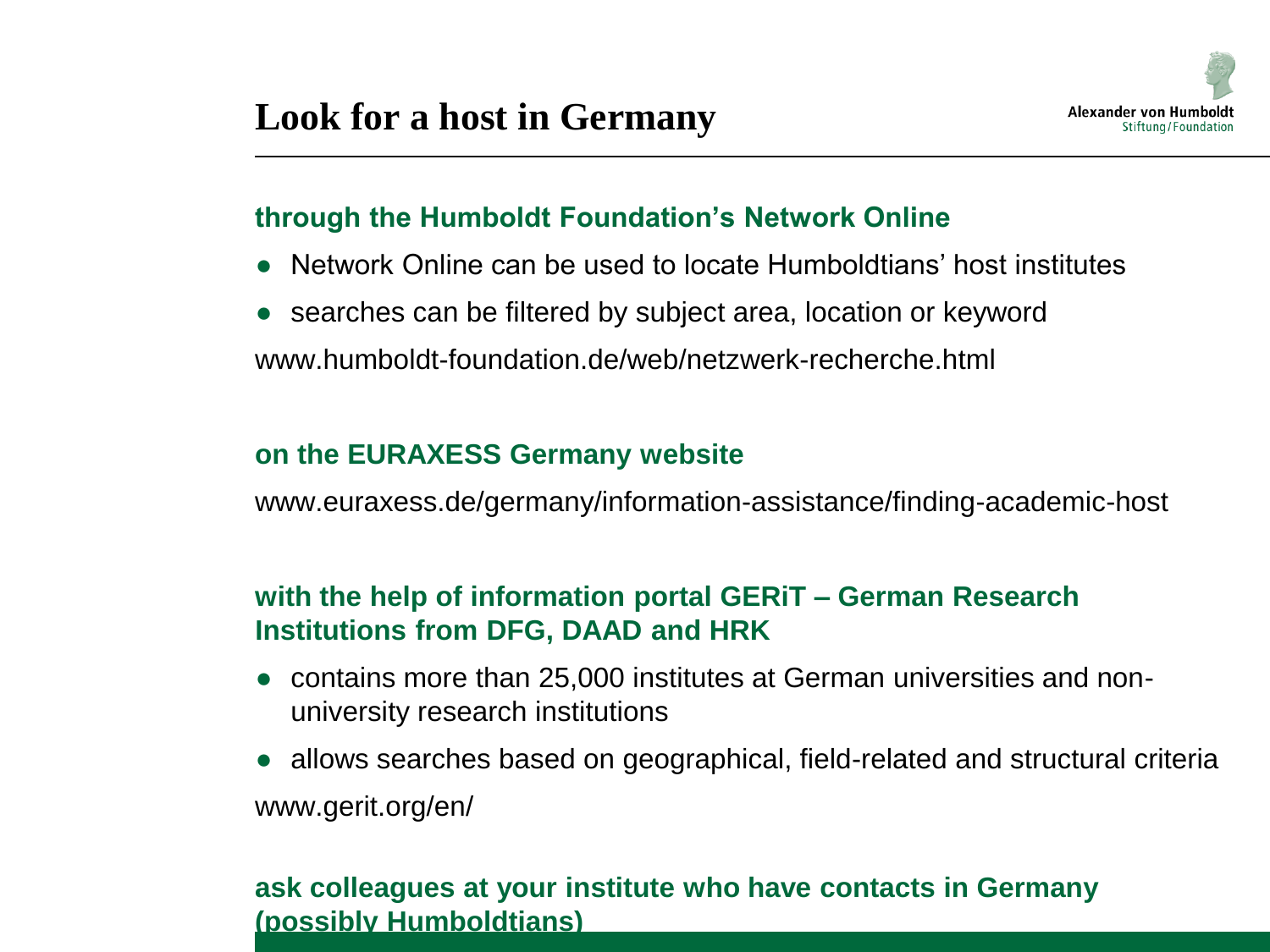

- applications at any time to the Foundation directly
- assessment by independent peer reviewers
- decision by independent selection committees
- duration of procedure: approximately 4 to 7 months

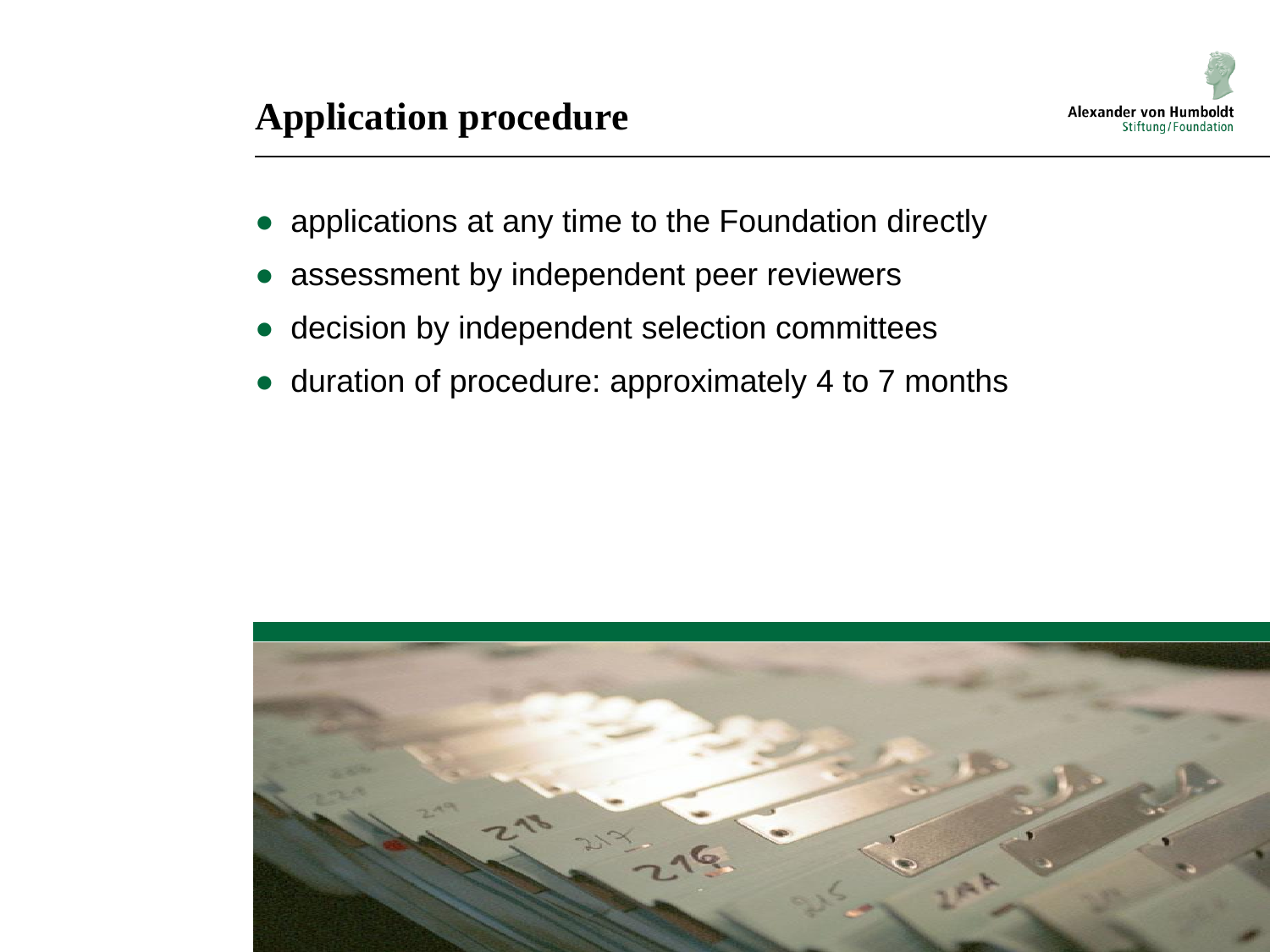

#### **Benefits provided**

- fellowship
- travel lump sum
- language courses
- **benefits for families**
- allowance for research costs for the host institute
- intensive and individual mentoring in Germany and abroad by personal contacts at the Foundation
- study tour, network meeting, annual meeting
- return fellowships for specific regions
- alumni sponsorship

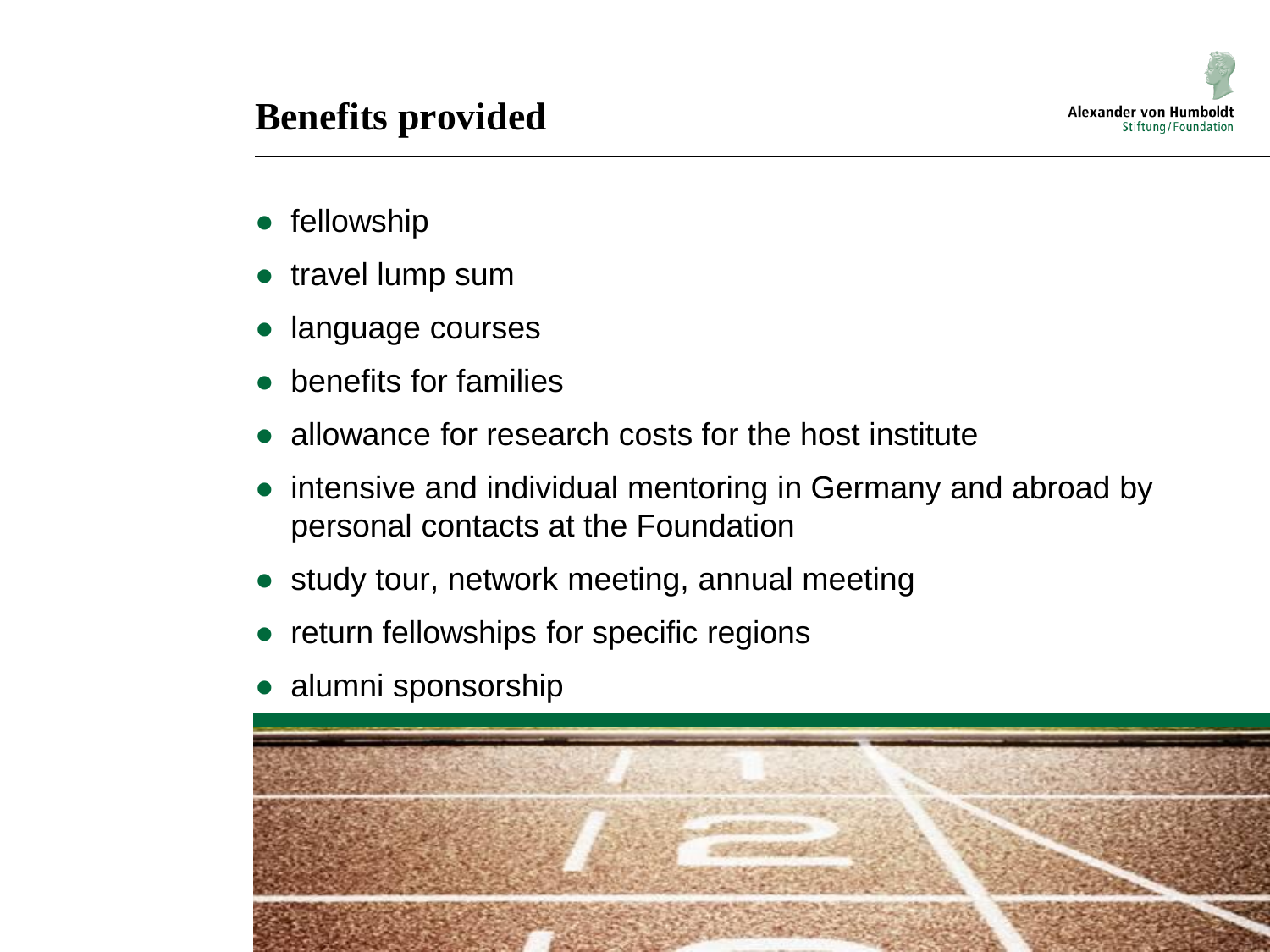**Disciplines of guest researchers**



2014–2018: 3,059 research fellowships granted to academics from abroad

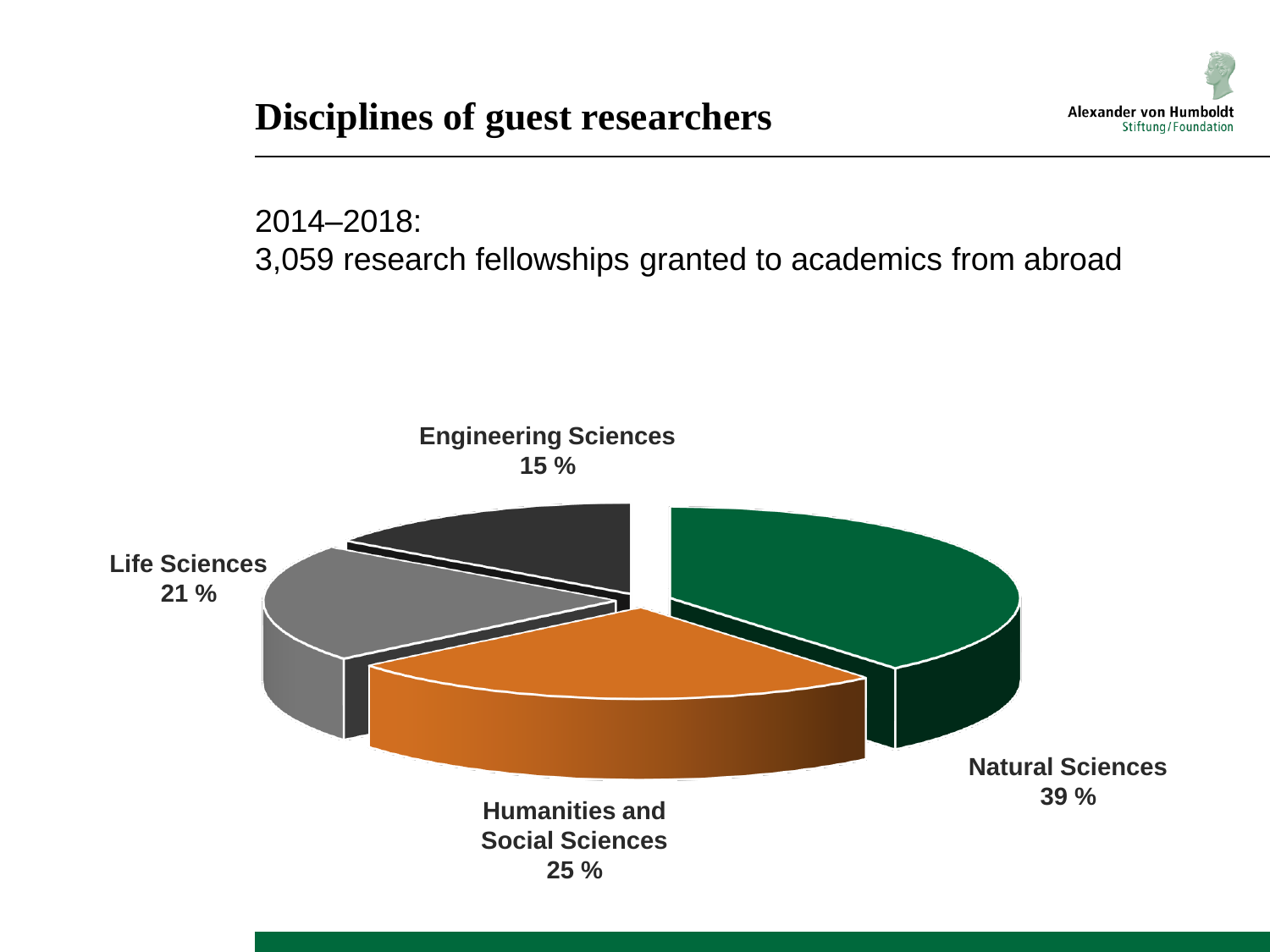

2014–2018: 3,059 research fellowships granted to academics from abroad